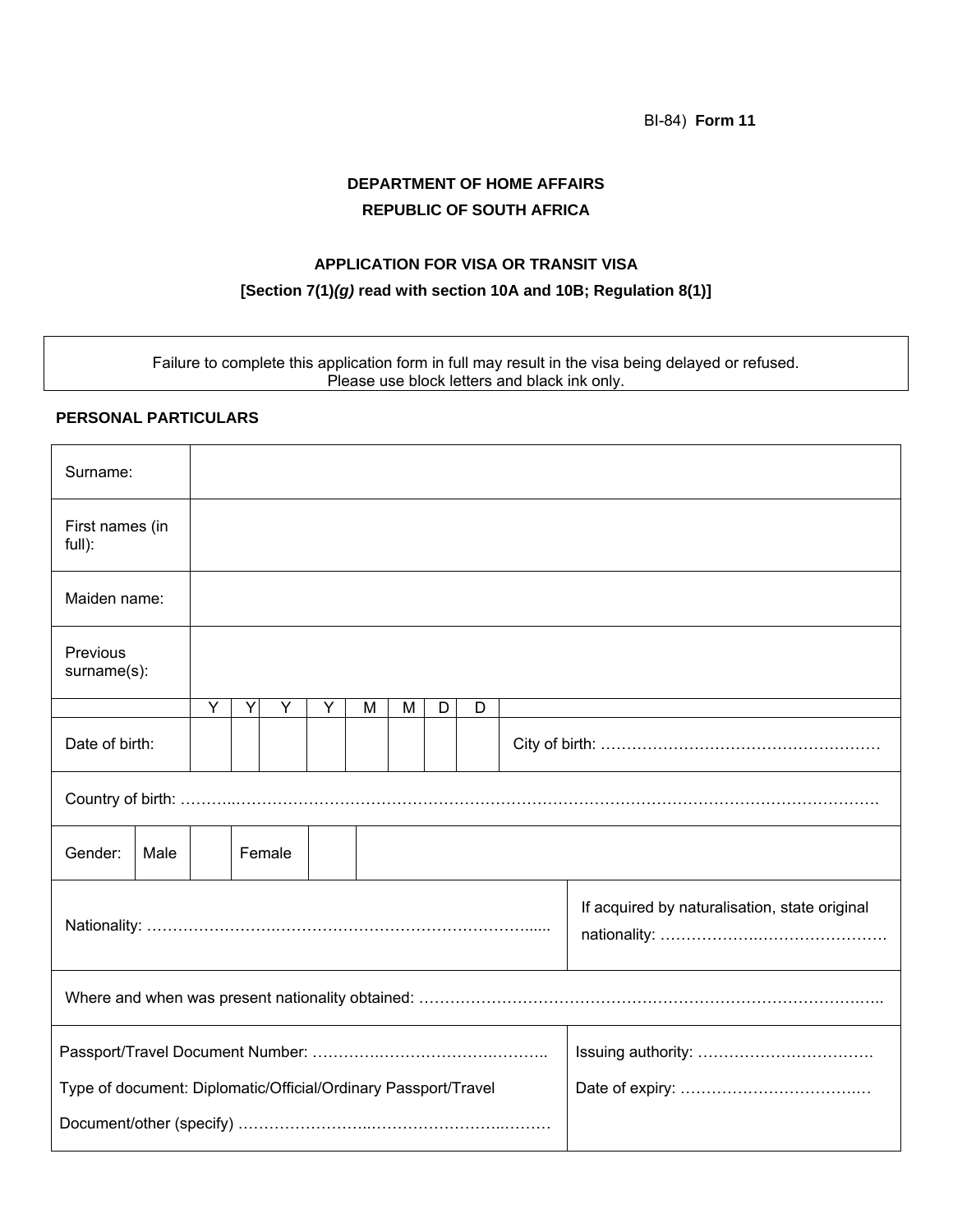| Permanent residential address:                                                                                                                       |  |   |   |         |   |   |   |         |   |  |           |  |          |  |  |
|------------------------------------------------------------------------------------------------------------------------------------------------------|--|---|---|---------|---|---|---|---------|---|--|-----------|--|----------|--|--|
|                                                                                                                                                      |  |   |   |         |   |   |   |         |   |  |           |  |          |  |  |
| Telephone number: () (code)                                                                                                                          |  |   |   |         |   |   |   |         |   |  |           |  |          |  |  |
| Period resident in that country:                                                                                                                     |  |   |   |         |   |   |   |         |   |  |           |  |          |  |  |
|                                                                                                                                                      |  |   |   |         |   |   |   |         |   |  |           |  |          |  |  |
| Name, address and telephone no. of employer, university, organisation, etc. to which you are attached, or that you<br>attend or which you represent: |  |   |   |         |   |   |   |         |   |  |           |  |          |  |  |
| If self-employed, state name, address, telephone no. and nature of business:                                                                         |  |   |   |         |   |   |   |         |   |  |           |  |          |  |  |
|                                                                                                                                                      |  |   |   |         |   |   |   |         |   |  |           |  |          |  |  |
| Marital status:<br>Never<br>married                                                                                                                  |  |   |   | Married |   |   |   | Widowed |   |  | Separated |  | Divorced |  |  |
|                                                                                                                                                      |  |   |   |         |   |   |   |         |   |  |           |  |          |  |  |
| First name(s) of spouse:                                                                                                                             |  |   |   |         |   |   |   |         |   |  |           |  |          |  |  |
| Maiden name:                                                                                                                                         |  |   |   |         |   |   |   |         |   |  |           |  |          |  |  |
|                                                                                                                                                      |  | Y | Y | Y       | Y | M | M | D       | D |  |           |  |          |  |  |
| Date of birth:                                                                                                                                       |  |   |   |         |   |   |   |         |   |  |           |  |          |  |  |
| NB: SEPARATE FORMS MUST BE COMPLETED IN RESPECT OF PERSONS OVER THE AGE OF 16 AND<br>CHILDREN UNDER THE AGE OF 16 TRAVELLING ON THEIR OWN PASSPORTS. |  |   |   |         |   |   |   |         |   |  |           |  |          |  |  |
| Particulars of children endorsed on your passport accompanying you:                                                                                  |  |   |   |         |   |   |   |         |   |  |           |  |          |  |  |

Г

٦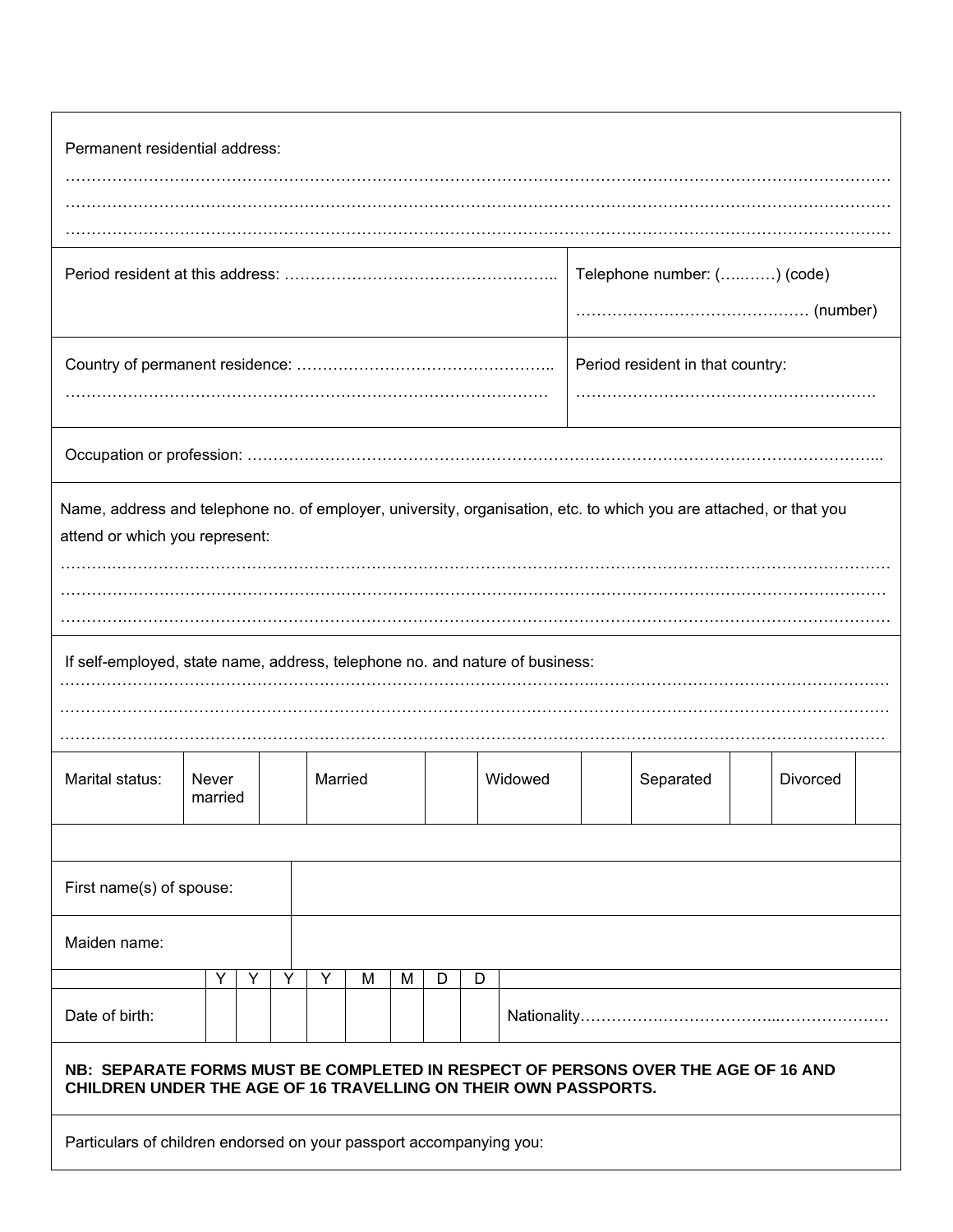| Surname | First name(s) | Date of birth | Place of birth |
|---------|---------------|---------------|----------------|
| (1)     |               |               |                |
| (2)     |               |               |                |
| (3)     |               |               |                |
| (4)     |               |               |                |

## **VISIT TO SOUTH AFRICA**

| Number of entries required:<br>Single                                                                      |         |     |              |    |  |
|------------------------------------------------------------------------------------------------------------|---------|-----|--------------|----|--|
| Multiple                                                                                                   |         |     |              |    |  |
| Two                                                                                                        |         |     |              |    |  |
|                                                                                                            |         |     |              |    |  |
| Proposed residential address (physical) in the Republic, including the full name(s) of your host or hotel: |         |     |              |    |  |
|                                                                                                            |         |     |              |    |  |
|                                                                                                            |         |     |              |    |  |
|                                                                                                            |         |     |              |    |  |
| Names of organisations or persons you will be contacting during your stay in the Republic:                 |         |     |              |    |  |
| Name                                                                                                       | Address |     | Relationship |    |  |
|                                                                                                            |         |     |              |    |  |
|                                                                                                            |         |     |              |    |  |
|                                                                                                            |         |     |              |    |  |
|                                                                                                            |         |     |              |    |  |
|                                                                                                            |         |     |              |    |  |
| Identity document number or permanent residence permit number of South African host:                       |         |     |              |    |  |
| Indicate by means of an X whichever is applicable                                                          |         |     |              |    |  |
| Have you at any time applied for a permit to settle permanently in South Africa?                           |         | yes |              | no |  |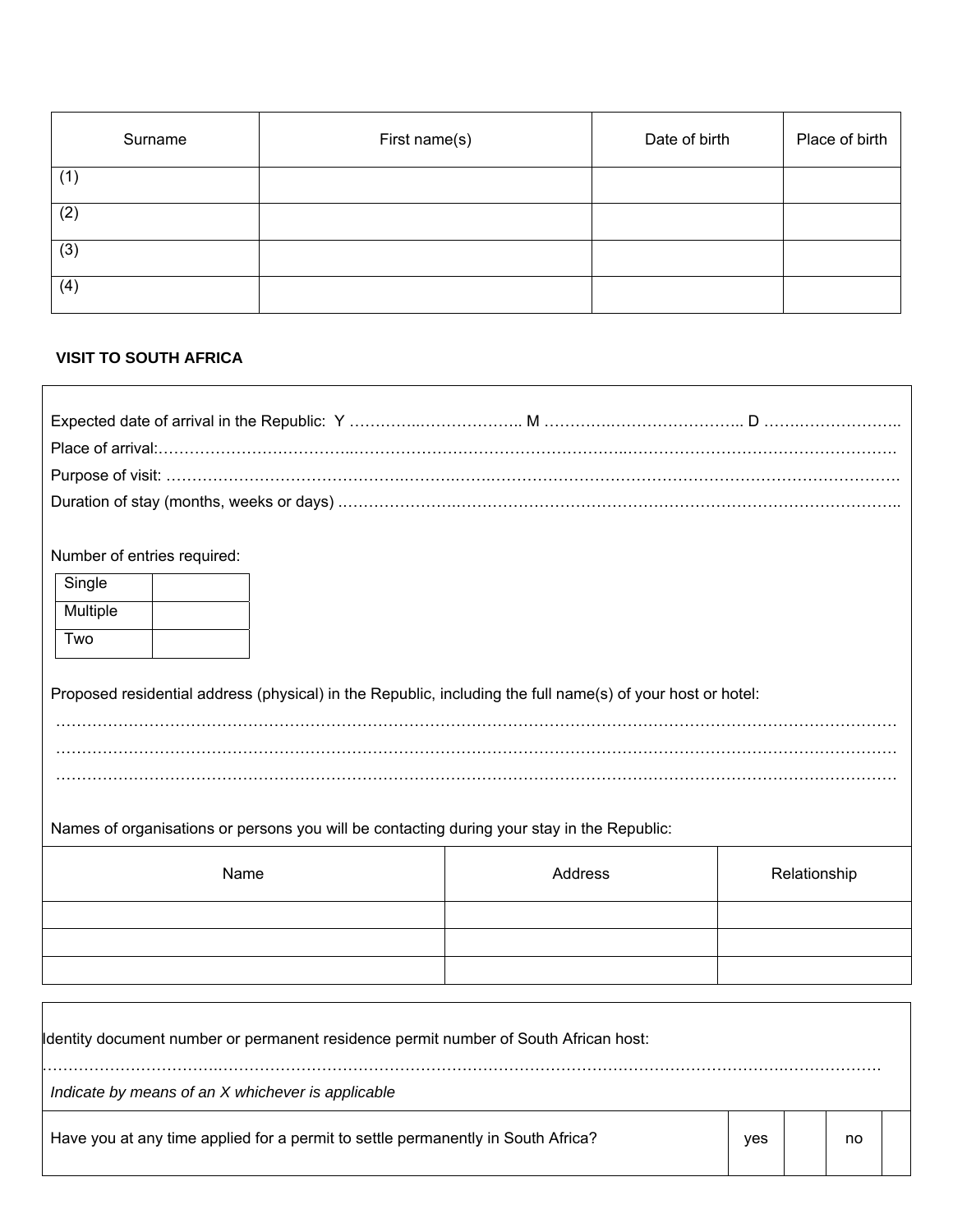| Have you ever been restricted or refused entry into South Africa?                                                                                                                                                                                            | yes |  | no |  |  |  |  |  |  |
|--------------------------------------------------------------------------------------------------------------------------------------------------------------------------------------------------------------------------------------------------------------|-----|--|----|--|--|--|--|--|--|
| Have you ever been deported from or ordered to leave South Africa?                                                                                                                                                                                           | yes |  | no |  |  |  |  |  |  |
| Have you ever been convicted of any crime in any country?                                                                                                                                                                                                    | yes |  | no |  |  |  |  |  |  |
| Is a criminal action pending against you in any country?                                                                                                                                                                                                     | yes |  | no |  |  |  |  |  |  |
| Are you an unrehabilitated insolvent?                                                                                                                                                                                                                        | yes |  | no |  |  |  |  |  |  |
| Are you suffering from tuberculosis or any other infectious or contagious disease or any mental<br>or physical deficiency?                                                                                                                                   | yes |  | no |  |  |  |  |  |  |
| Have you ever been judicially declared incompetent?                                                                                                                                                                                                          | yes |  | no |  |  |  |  |  |  |
| Are you a member of, or adherent to an association or organisation advocating the practice of<br>social violence or racial hatred or are you or have you been a member of an organisation or<br>association utilizing crime or terrorism to pursue its ends? | yes |  | no |  |  |  |  |  |  |
| Give particulars if reply to one or more of the questions above is in the affirmative:                                                                                                                                                                       |     |  |    |  |  |  |  |  |  |
|                                                                                                                                                                                                                                                              |     |  |    |  |  |  |  |  |  |
|                                                                                                                                                                                                                                                              |     |  |    |  |  |  |  |  |  |
| To be completed by applicants applying for visitor's permits exceeding three months:                                                                                                                                                                         |     |  |    |  |  |  |  |  |  |
|                                                                                                                                                                                                                                                              |     |  |    |  |  |  |  |  |  |
| In the case of a spouse or dependant minor child of the holder of a permit issued in terms of section 11, 13, 14, 15, 17, 19<br>or 22, submission of a marriage certificate or an unabridged birth certificate.                                              |     |  |    |  |  |  |  |  |  |
| Proof of academic sabbatical, if applicable.                                                                                                                                                                                                                 |     |  |    |  |  |  |  |  |  |
| Proof of non-remunerative voluntary or charitable activities to be undertaken, if applicable.                                                                                                                                                                |     |  |    |  |  |  |  |  |  |
| Proof of research to be undertaken, if applicable.                                                                                                                                                                                                           |     |  |    |  |  |  |  |  |  |
| Proof of funds available for subsistence during period of visit.                                                                                                                                                                                             |     |  |    |  |  |  |  |  |  |
|                                                                                                                                                                                                                                                              |     |  |    |  |  |  |  |  |  |
| To be completed by applicants applying for diplomatic, official or courtesy visas:                                                                                                                                                                           |     |  |    |  |  |  |  |  |  |
| In the case of an official visit, submission of a note verbale.                                                                                                                                                                                              |     |  |    |  |  |  |  |  |  |
| In the case of a diplomatic placing in the Republic, proof of such placing.                                                                                                                                                                                  |     |  |    |  |  |  |  |  |  |
| To be completed only by passengers in transit to another country:                                                                                                                                                                                            |     |  |    |  |  |  |  |  |  |